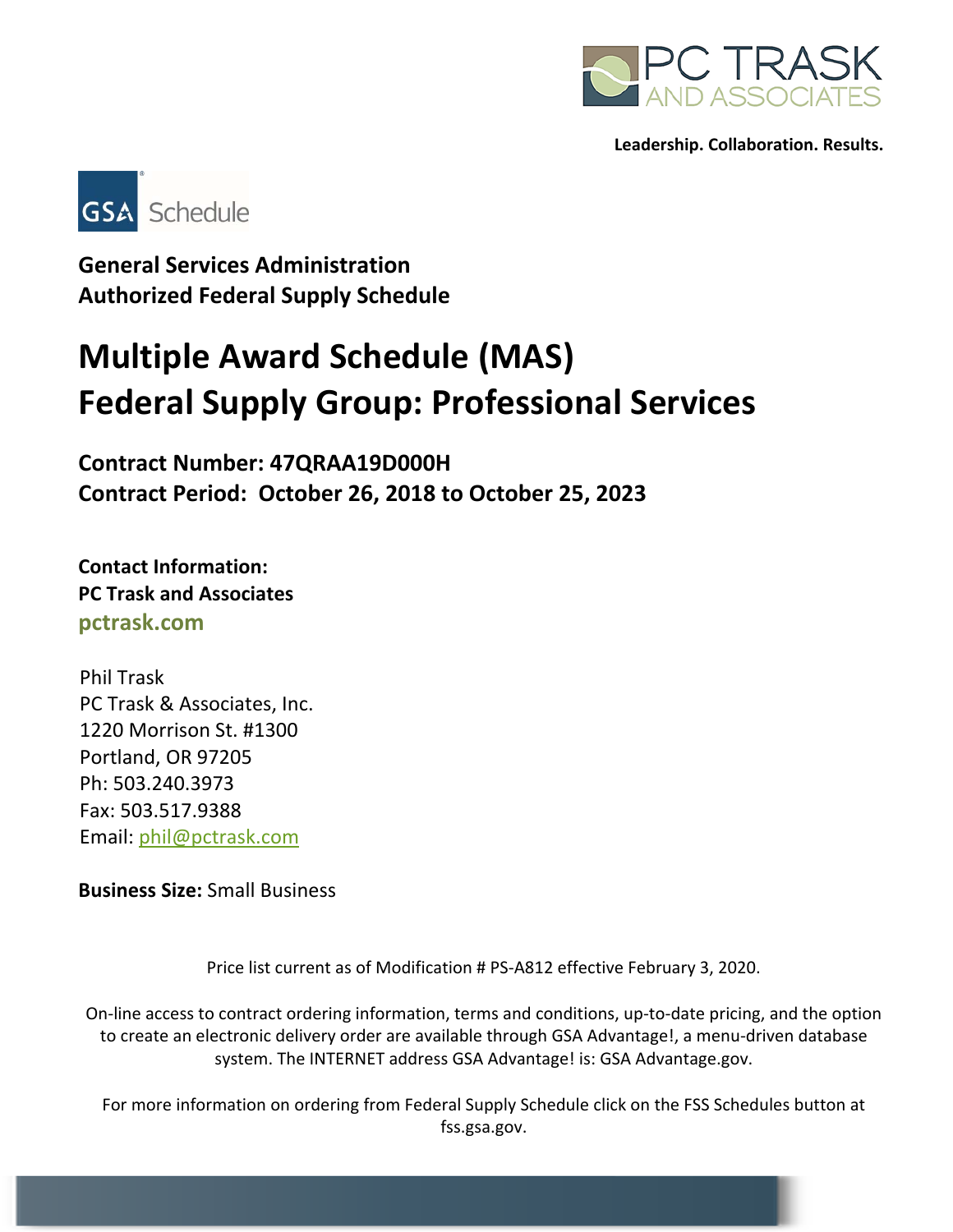

# **Table of Contents**

| <b>Services Provided</b>    |  |  |  |  |  |  |  |  |  |  |  |  |  |
|-----------------------------|--|--|--|--|--|--|--|--|--|--|--|--|--|
|                             |  |  |  |  |  |  |  |  |  |  |  |  |  |
| <b>GSA Schedule Pricing</b> |  |  |  |  |  |  |  |  |  |  |  |  |  |
|                             |  |  |  |  |  |  |  |  |  |  |  |  |  |
|                             |  |  |  |  |  |  |  |  |  |  |  |  |  |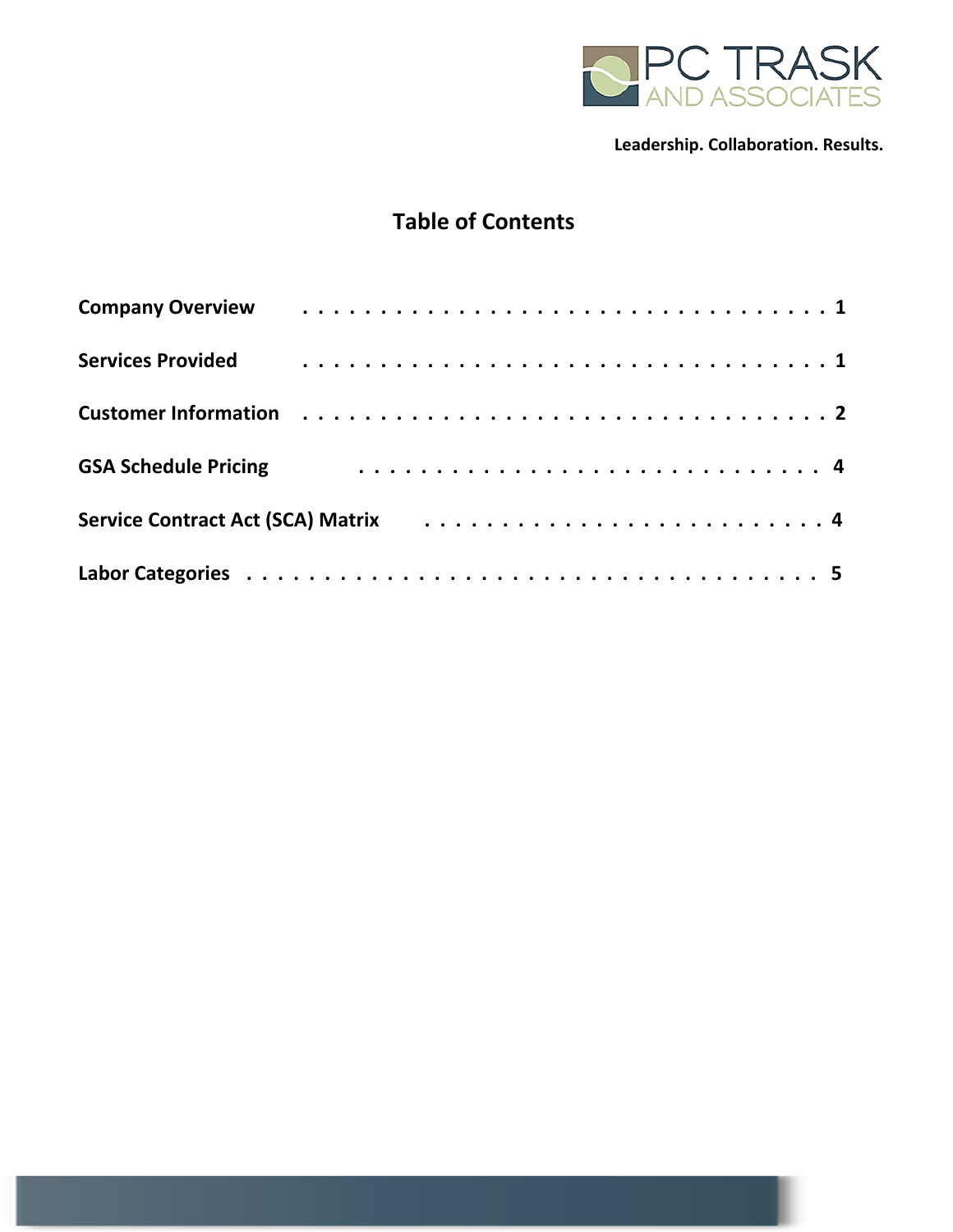

## **Company Overview**

PC Trask is a regional leader in natural resource planning. We specialize in helping federal, state, and local entities solve complex environmental issues.

Typical services provided by PC Trask include: restoration feasibility assessment, natural resource policy development, ESA recovery planning, sediment planning, ESA consultation, NEPA evaluation, GIS analysis, and database management.

## **Services Provided within Authorized Federal Supply Schedule Categories:**

## **541370GIS: Geographic Information Systems (GIS) Services**

PC Trask provides expert GIS services in the use of spatial data to analyze natural resource issues to create lasting solutions. This includes databases management and geospatial analysis, cartography, migration pattern analysis, and watershed characterization for restoration planning.

#### **541620: Environmental Consulting Services**

PC Trask assists agencies in establishing clear and strategic policies for natural resource programs. This includes: planning, facilitation, implementation, and documentation of the process; environmental/restoration program and project management; environmental regulation development; consultation and permitting under the Endangered Species Act (ESA); National Environmental Policy Act (NEPA) review and documentation; climate change adaptation and resiliency planning and implementation support, including development of climate change mitigation and adaptation planning.

### **OLM: Order Level Materials**

Order Level Materials (OLMs) are supplies and/or services acquired in direct support of an individual task order placed under authorized GSA Schedules. OLMs are not defined, priced, or awarded at the FSS contract level. They are unknown before a task or delivery order is placed against the contract or BPA. The Order Level Materials SIN is only authorized for use in direct support of another awarded SIN. The value of OLMs in a task order, or the cumulative value of OLMs in orders against an FSS BPA awarded under an FSS contract, cannot exceed 33.33%.

For more details on the environmental consulting and GIS services we provide, go to pctrask.com.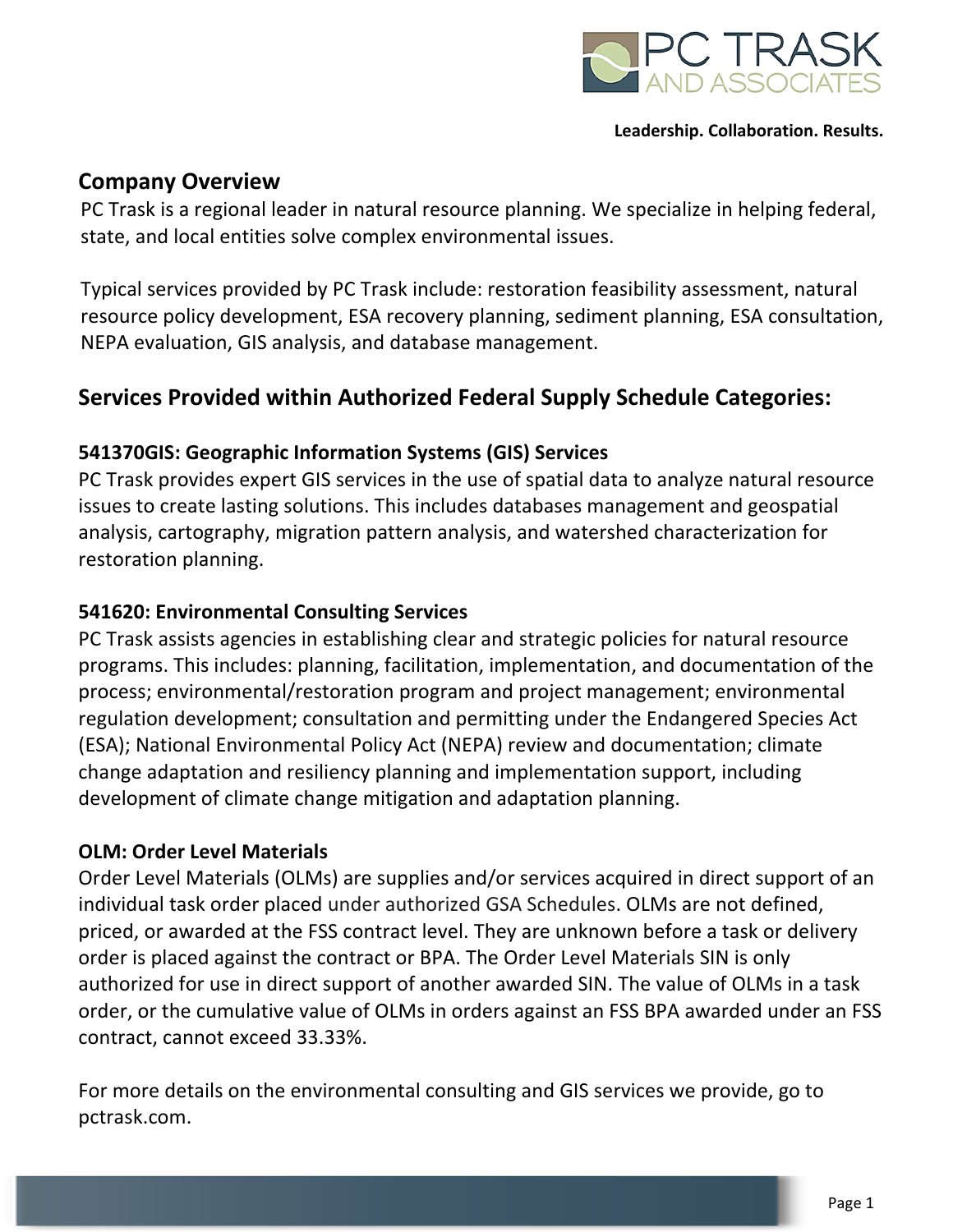

| <b>Customer Information</b>                    |                                                       |
|------------------------------------------------|-------------------------------------------------------|
| 1a Table of awarded special item               | 541370GIS: Geographic Information Systems (GIS)       |
| number(s) with appropriate cross-              | Services;                                             |
| reference to item descriptions and             | 541620: Environmental Consulting Services; and        |
| awarded price(s).                              | <b>OLM: Order Level Materials</b>                     |
|                                                | See Page 1 for more detail.                           |
| 1b Identification of the lowest priced         | Not Applicable                                        |
| model number and lowest unit price for         |                                                       |
| that model for each special item number        |                                                       |
| awarded in the contract.                       |                                                       |
| <b>1c Hourly Rates</b>                         | See Page 4                                            |
| 2 Maximum Order                                | \$1,000,000. for 541370GIS and 541620;                |
|                                                | \$250,000. for OLM                                    |
| 3 Minimum Order                                | \$100.                                                |
| 4 Geographic Scope                             | Domestic: 50 states, Washington D.C., and all US      |
|                                                | Territories                                           |
| <b>5 Point of Production</b>                   | PC Trask & Associates, Inc.                           |
|                                                | 1220 Morrison St. #1300                               |
|                                                | Portland, OR 97205                                    |
| <b>6 Statement of Net Price</b>                | Government Net Prices (discounts already deducted.)   |
|                                                | See hourly rates on Page 4                            |
| <b>7 Quantity Discounts</b>                    | 1% discount off each task order exceeding \$250,000   |
|                                                | 1.5% discount off each task order exceeding \$500,000 |
|                                                | 4% discount off each task order exceeding \$750,000   |
| <b>8 Prompt Payment Terms</b>                  | Net 30                                                |
|                                                | Information for Ordering Offices: Prompt payment      |
|                                                | terms cannot be negotiated out of the contractual     |
|                                                | agreement in exchange for other concessions.          |
| 9a Notification that Government purchase       | Will Accept.                                          |
| cards are accepted at or below the micro-      |                                                       |
| purchase threshold                             |                                                       |
| <b>9b Notification whether Government</b>      | Will Accept.                                          |
| purchase cards are accepted or not             |                                                       |
| accepted above the micro-purchase<br>threshold |                                                       |
|                                                |                                                       |
| 10 Foreign Items                               | Not Applicable                                        |
| 11a Time of Delivery                           | To be negotiated                                      |
| <b>11b Expedited Delivery</b>                  | Not Applicable                                        |
| 11c Overnight and 2-day Delivery               | Not Applicable                                        |
| <b>11d Urgent Requirements</b>                 | To be negotiated                                      |
| 12 F.O.B. Point(s)                             | Destination                                           |
| 13a Ordering Address(es)                       | PC Trask & Associates, Inc.                           |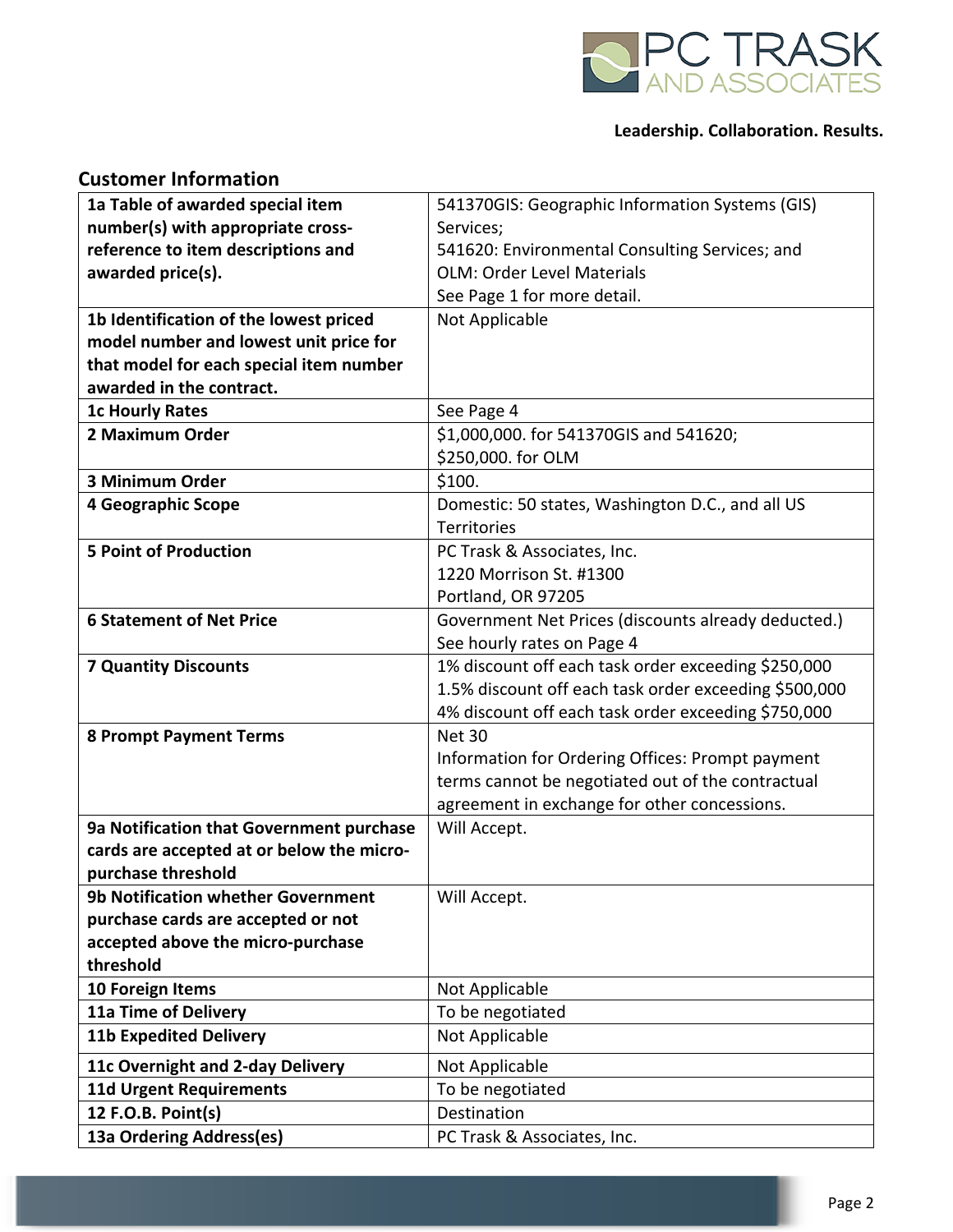

|                                                | 1220 Morrison St. #1300                                   |
|------------------------------------------------|-----------------------------------------------------------|
|                                                | Portland, OR 97205                                        |
| <b>13b Ordering Procedures</b>                 | For services, the ordering procedures, information on     |
|                                                | Blanket Purchase Agreements (BPA's) are found in          |
|                                                | Federal Acquisition Regulation (FAR) 8.405-3.             |
| 14 Payment Address(es)                         | Same as ordering address                                  |
| <b>15 Warranty Provision</b>                   | <b>Standard Commercial Warranty</b>                       |
| <b>16 Export Packing Charges</b>               | Not Applicable                                            |
| 17 Terms and conditions of Government          | <b>Contact PC Trask</b>                                   |
| purchase card acceptance (any thresholds       |                                                           |
| above the micro-purchase level)                |                                                           |
| 18 Terms and conditions of rental,             | Not Applicable                                            |
| maintenance, and repair (if applicable)        |                                                           |
| 19 Terms and conditions of installation (if    | Not Applicable                                            |
| applicable).                                   |                                                           |
| 20 Terms and conditions of repair parts        | Not Applicable                                            |
| indicating date of parts price lists and any   |                                                           |
| discounts from list prices (if applicable).    |                                                           |
| 20a Terms and conditions for any other         | Not Applicable                                            |
| services (if applicable).                      |                                                           |
| 21 List of service and distribution points (if | Not Applicable                                            |
| applicable).                                   |                                                           |
| 22 List of participating dealers (if           | Not Applicable                                            |
| applicable).                                   |                                                           |
| 23 Preventive maintenance (if applicable).     | Not Applicable                                            |
| 24a Special attributes such as                 | Not Applicable                                            |
| environmental attributes (e.g., recycled       |                                                           |
| content, energy efficiency, and/or reduced     |                                                           |
| pollutants).                                   |                                                           |
| 24b If applicable, indicate that Section 508   | PC Trask is committed to working with customer            |
| compliance information is available on         | agencies to ensure its products are accessible to         |
| <b>Electronic and Information Technology</b>   | individuals with disabilities by meeting or exceeding the |
| (EIT) supplies and services and show           | requirements of Section 508 of the Rehabilitation Act.    |
| where full details can be found (e.g.          |                                                           |
| contractor's website or other location.)       |                                                           |
| The EIT standards can be found at:             |                                                           |
| www.Section508.gov/.                           |                                                           |
| 25 Data Universal Numbering System             | 608893579                                                 |
| (DUNS) number                                  |                                                           |
| 26 Notification regarding registration in      | <b>Currently Registered</b>                               |
| <b>System for Award Management (SAM)</b>       |                                                           |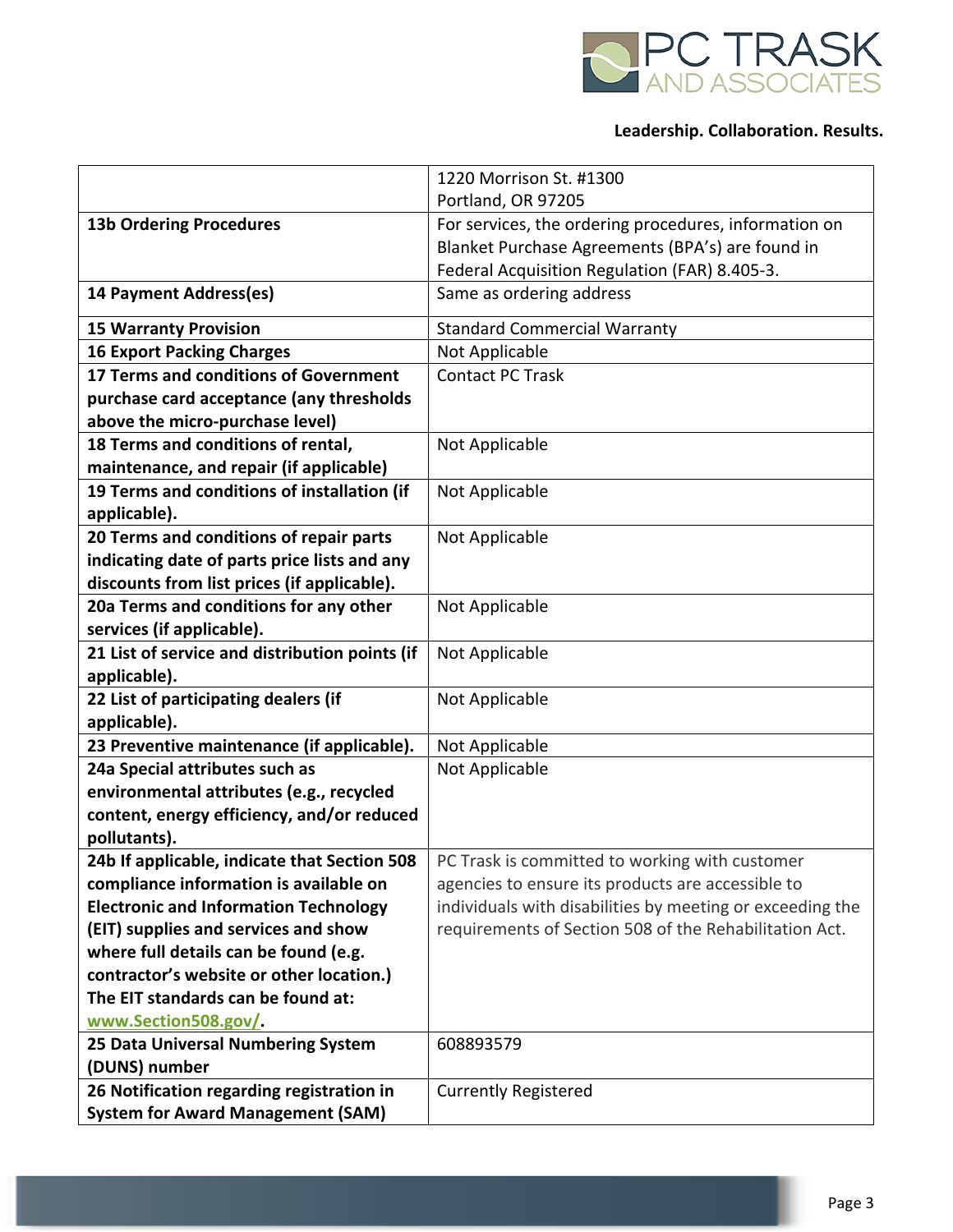

| GSA Schedule Pricing for 541370GIS, 541620, & OLM |  |
|---------------------------------------------------|--|
|---------------------------------------------------|--|

| <b>Labor Category</b>                                   | <b>Price Offered</b><br>(including $IFF$ )* |
|---------------------------------------------------------|---------------------------------------------|
| Principal                                               | \$140.00                                    |
| Senior Planner                                          | \$129.97                                    |
| Project Manager - Level 3                               | \$118.77                                    |
| Natural Resource Planner - Level 2                      | \$114.29                                    |
| <b>Geographic Information Systems Analyst - Level 3</b> | \$118.77                                    |
| <b>Geographic Information Systems Analyst - Level 2</b> | \$114.29                                    |
| **General Clerk III                                     | 50.90                                       |

 \*Prices offered are per Oct 2018 contract; any increases to be negotiated \*\*SCA eligible labor category

## **Service Contract Act (SCA) Matrix**

The Service Contract Labor Standards, formerly the Service Contract Act (SCA), apply to this contract and it includes SCLS applicable labor categories. Labor categories and fixed price services marked with a (\*\*) in this pricelist are based on the U.S. Department of Labor Wage Determination Number(s) identified in the SCLS/SCA matrix. The prices awarded are in line with the geographic scope of the contract (i.e., nationwide).

| <b>SCA-eligible</b><br>labor category | <b>SCA Equivalent</b><br><b>Code Title</b> | <b>WD Number</b> |
|---------------------------------------|--------------------------------------------|------------------|
| **General Clerk III                   | 01113-General Clerk III                    | 2015-5563        |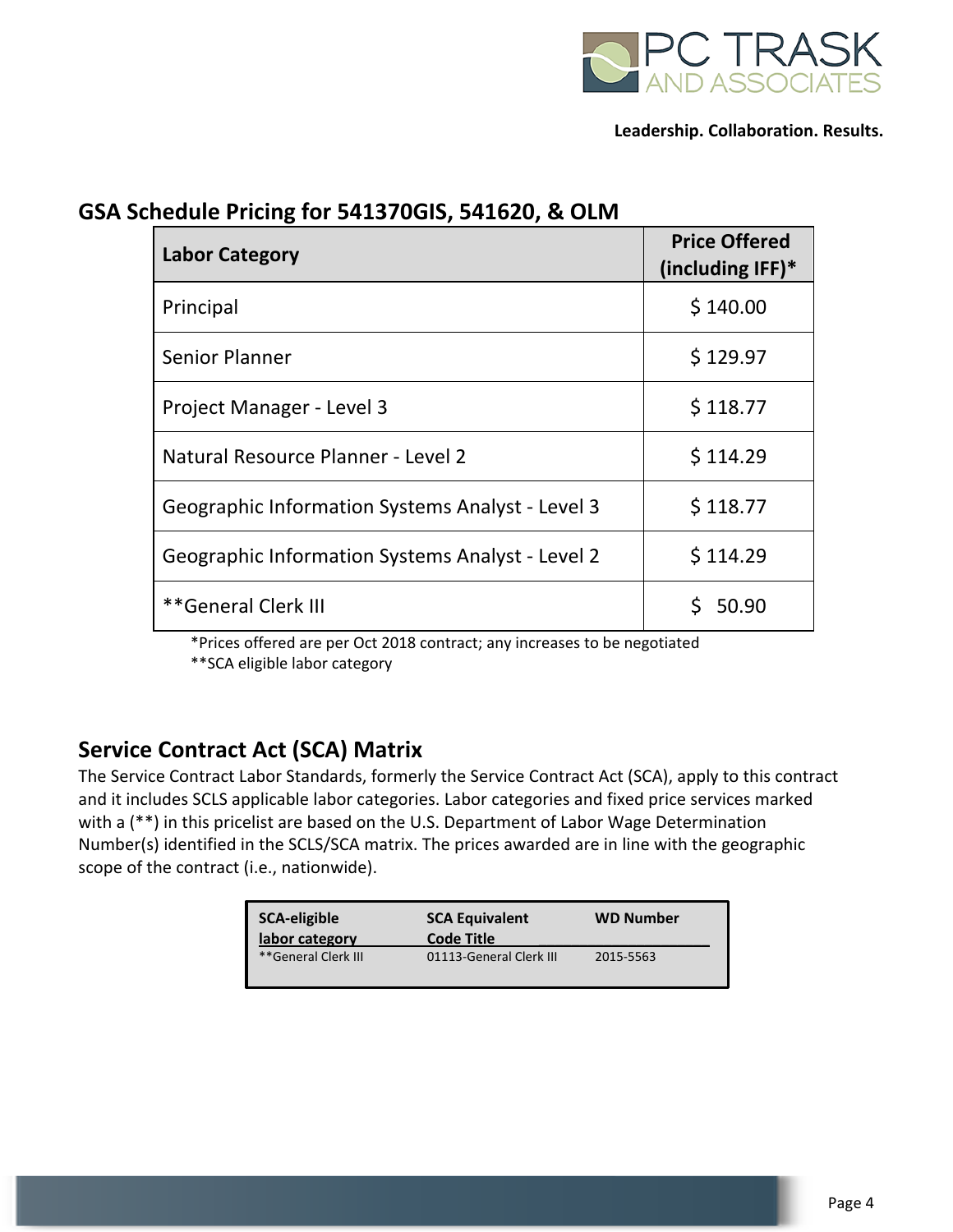

| <b>Title</b>                                                  | <b>Labor Category Description</b>                                                                                                                                                                                                                                                         | <b>Education and</b><br><b>Experience</b>                                              |
|---------------------------------------------------------------|-------------------------------------------------------------------------------------------------------------------------------------------------------------------------------------------------------------------------------------------------------------------------------------------|----------------------------------------------------------------------------------------|
| Principal                                                     | Conducts strategic planning; directs<br>projects; provides leadership to<br>employees; lends expertise to higher-<br>level aspects of projects; oversees<br>overall product quality.                                                                                                      | MA/MS in similar<br>field plus 15 years of<br>experience                               |
| <b>Senior Planner</b>                                         | Conducts program and planning<br>management; assists Principal in<br>strategic planning; provides<br>consultation to co-workers and applies<br>analytical thinking to help solve<br>complex environmental challenges.                                                                     | MA/MS degree in an<br>environmental field<br>plus 10 years of<br>experience            |
| Project Manager-<br>Level 3                                   | Develops or supports the development<br>of environmental guidance, policy,<br>impact assessments, and management<br>plans; responsible for coordinating<br>projects; facilitates stakeholder<br>partnerships in understanding of<br>issues and development of potential<br>steps forward. | MA/MS degree in an<br>environmental field<br>plus 5+ years of<br>experience            |
| <b>Natural Resource</b><br>Planner - Level 2                  | Manages natural resource planning<br>and management projects<br>independently, as assigned by senior<br>staff; coordinates technical aspects of<br>client projects; assists in development<br>of environmental policy, planning and<br>management documents.                              | MA/MS degree in an<br>environmental field<br>plus 3 years of<br>experience             |
| Geographic<br><b>Information Systems</b><br>Analyst - Level 3 | Leads the synthesis and analysis of<br>geo-spatial data as they relate to a<br>project; incorporates principles of<br>physical and biological relationships as<br>they are impacted by changing natural<br>systems; develops and manages GIS                                              | MA/MS degree in<br>Geography or related<br>field with 5+ years of<br>experience in GIS |

## **Labor Categories**